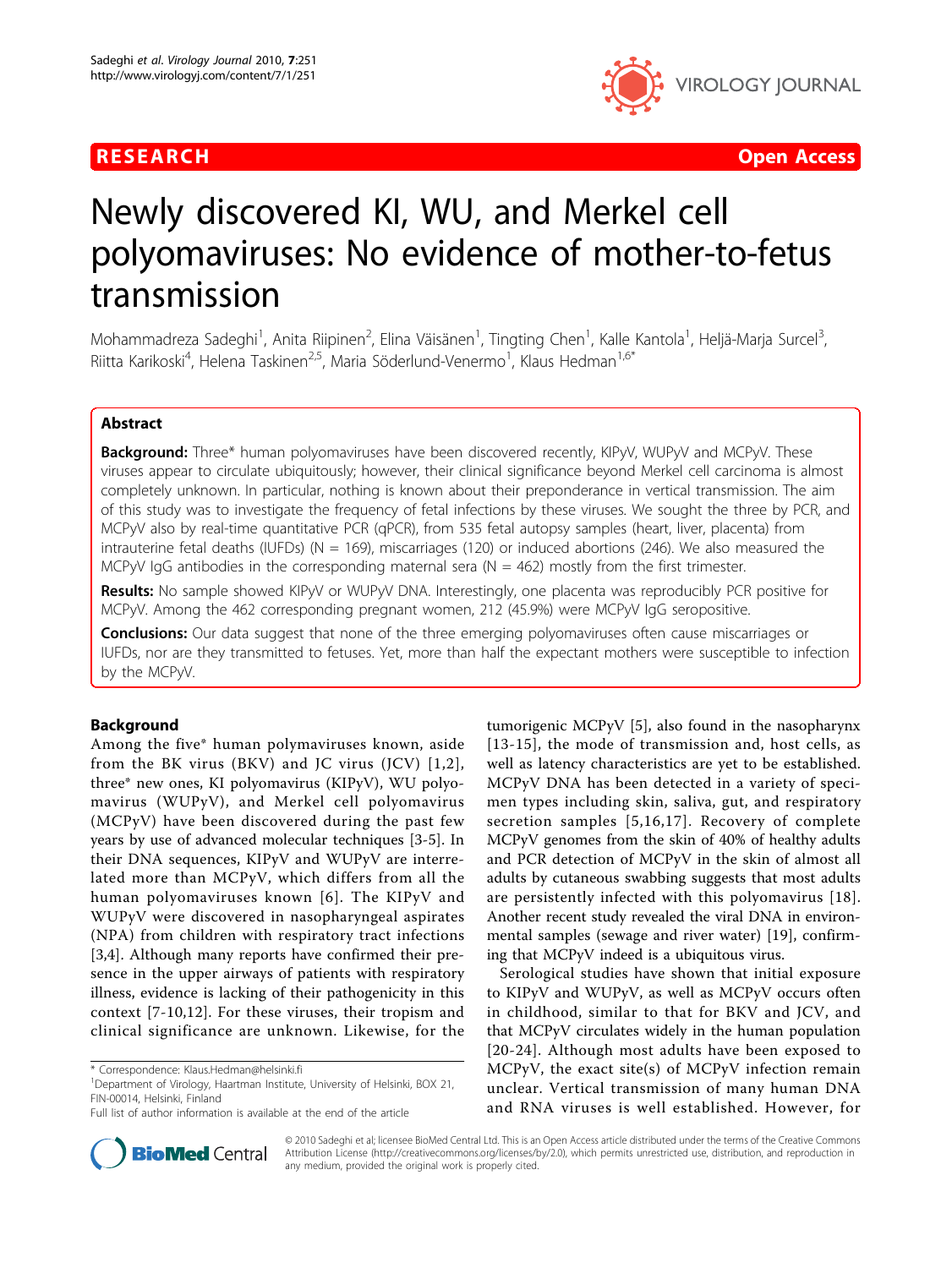Polyomaviridae this mode of transmission is far from clear. Transplacental transmission of BKV was first suggested by detection of the virus DNA in fetal tissues [[25](#page-4-0)], while others obtained no evidence of vertical transmission [[26](#page-4-0)]. IgM studies of BKV and JCV in cord blood samples showed no apparent association with congenital infection [[27,28](#page-4-0)].

These findings prompted us to investigate a sizeable material of fetal autopsy samples (placenta, heart, liver) for the presence of the three polyomaviruses in order to determine whether these viruses give rise to fetal infections. We also studied the corresponding maternal sera for MCPyV IgG antibodies, by a newly established virus like particle (VLP) - based IgG assay (Chen et al, in revision).

# Materials and methods

# Clinical samples

The DNA studies were carried out using formalin-fixed, paraffin-embedded (FFPE) tissues - placenta, heart, and liver - after intrauterine fetal deaths (IUFDs,  $N = 169$ ), miscarriages ( $N = 120$ ), or using as controls, specimens from induced abortions ( $N = 246$ ) performed exclusively due to medical indications. From each fetus, 3 organs (when available; placenta, heart, and liver) were initially studied in pools, by PCR for the three polyomaviruses (KI, WU, and MC). In the positive pool its constituent tissues (placenta and heart) were then re-examined separately. Thus, a total of 535 fetuses were included in the overall cohort. The sampling in the Helsinki region occurred from July 1992 to December 1995 and January 2003 to December 2005 [[29\]](#page-4-0). The gestational weeks of the fetal deaths ranged from 11 to 42. In this study, IUFD corresponds to fetal loss having occurred during or after the 22nd gestational week, and miscarriage to fetal loss having occurred earlier. Our number of IUFDs represents 58% of all occurring in Helsinki during the study period.

We furthermore examined for the presence of MCPyV IgG antibodies all serum samples available from the corresponding mothers ( $n = 462$ ). These samples had been collected at the municipal maternity centers during antenatal screening around the 9th gestational week (mean 9; median 9; range 2 to 36) and were stored frozen at the Finnish Maternity Cohort, National Institute for Health and Welfare, Oulu, Finland. The mothers' ages ranged between 18 and 45 years (mean 31, median 31).

The study was approved by the Coordinating Ethics Committee of the Hospital District of Helsinki and Uusimaa. Permission for use of fetal tissues was obtained from the National Supervisory Authority for Welfare and Health (Valvira).

### DNA preparation and PCRs

The paraffin blocks were punch-biopsied, proteinase K-digested, and the DNA was prepared by salting out, as described [[29](#page-4-0)]. Briefly, tissue lysates were heated at 95°C for 10 min. The paraffin then appeared floating on the surface, after centrifugation at 13,200 rpm for 5 minutes (Eppendorf; 4°C). Sodium chloride was added to achieve a final concentration of 1.2 mol/L, and the sample was mixed for 20 s and recentrifuged. The supernatant was transferred to a new tube, carefully avoiding particles. The DNA in the supernatant was precipitated with absolute ethanol and was redissolved in 60 mL of water. The DNA solution diluted 1 to 10 was stored at - 20°C until use. Water, as a negative control, was inserted between every 20 samples and was prepared along with the tissue pools.

All these DNA preparations were  $\beta$  -globin-PCR-positive, pointing to DNA stability and lack of appreciable PCR inhibition. The WUPyV and KIPyV nested PCRs employed primer set A (table [1](#page-2-0)) [\[12](#page-3-0)]. For MCPyV DNA detection by qualitative PCRs, two primer sets were used (table [1](#page-2-0)); all samples were first studied by the LT3 nested PCR [[15\]](#page-3-0), and were reanalyzed by the LT1/M1 nested PCR [[30](#page-4-0)], and samples with positive results by agarose gel electrophoresis were DNA sequenced. As short PCR products ought to be used when working with FFPE tissues [\[31](#page-4-0),[32](#page-4-0)] we reanalyzed all pools with a real-time quantitative PCR with an amplicon length of 59 bp, as described [[13\]](#page-3-0).

#### PCR sensitivity

For detection of KIPyV/WUPyV and MCPyV we performed a highly sensitive PCR assay [\[15\]](#page-3-0). As positive controls and to determine assay sensitivities by limiting dilution analysis, plasmids containing the VP2 gene of WUPyV (EU693907) and KIPyV (EU358767) and the LT3 amplification product of MCPyV (EU375803) were constructed; the amplification products of the VP2 genes were cloned into pCR8/GW/TOPO (Invitrogen; Carlsbad, CA, USA) whereas the MCPyV LT3 region was synthesized and cloned into pGOv4 by Gene Oracle, Inc. (San Leandro, USA). In the MCPyV and KIPyV/WUPyV assays, plasmid controls with 30 and 5 copies/reaction were reproducibly positive, respectively. Of note, the sensitivities were unaffected by the inclusion of genomic human DNA from cultured 293T cells at 100 ng per reaction (4 ng/ $\mu$ l). In non-nested format with 40 PCR cycles the LT3 primers had a sensitivity 1 log lower than that of the nested assay both in the presence and absence of human genomic DNA. In addition, we also used a previously established real time quantitative PCR for MCPyV, where a plasmid control with 2 copies/reaction was reproducibly positive [\[13\]](#page-3-0).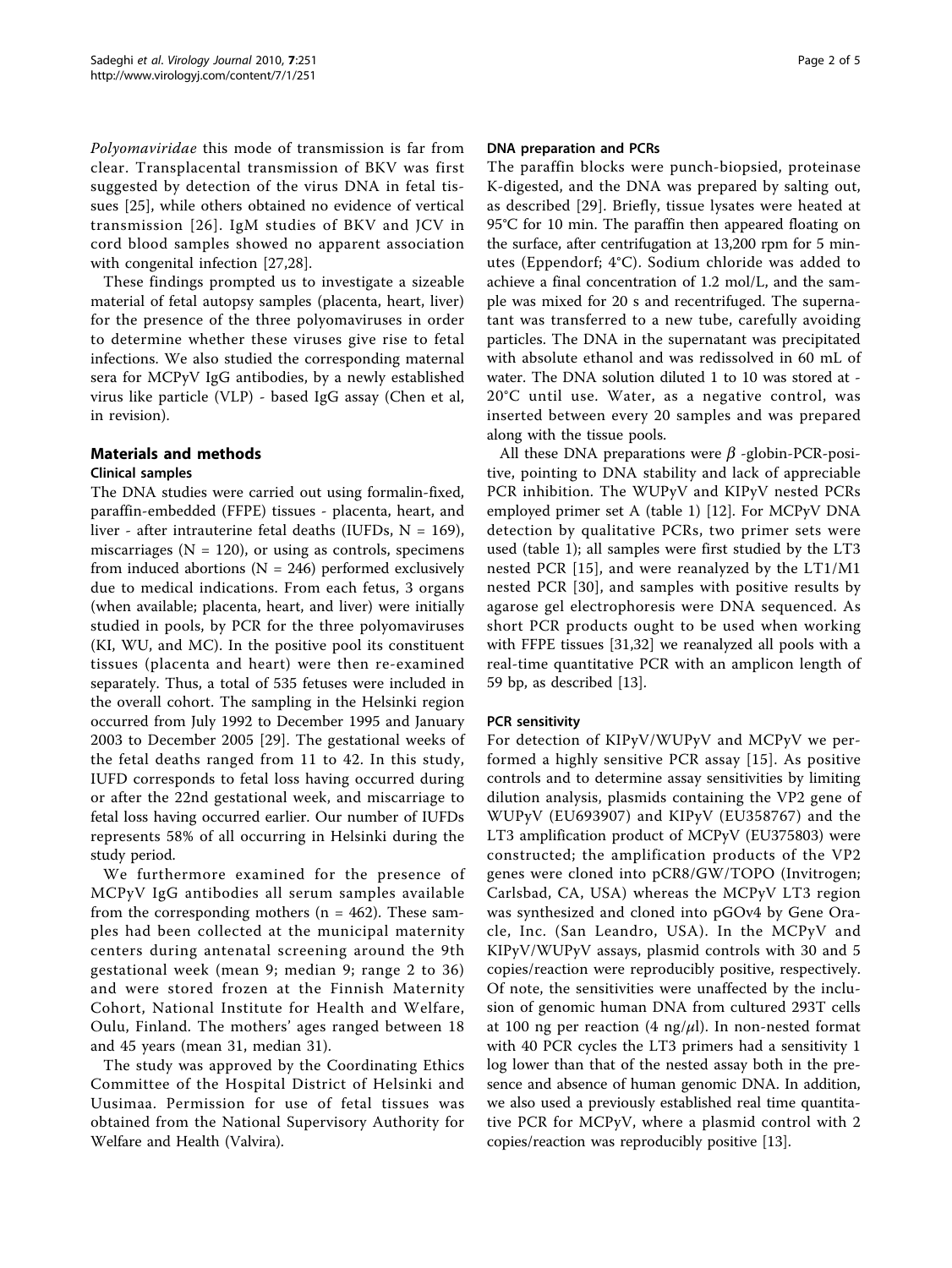| <b>PCR and Virus</b>            | Primer Sequence $5 \rightarrow 3$ |                                | Region          | Amplicon size |
|---------------------------------|-----------------------------------|--------------------------------|-----------------|---------------|
|                                 | Forward                           | Reverse                        |                 |               |
| <b>Nested PCR outer primers</b> |                                   |                                |                 |               |
| KIPyV, WUPyV                    | ATCTRTAGCTGGAGGAGCAGAG            | CCYTGGGGATTGTATCCTGMGG         | VP <sub>2</sub> | 336 bp        |
| MCPyV (LT3)                     | <b>TIGTCTCGCCAGCATTGTAG</b>       | <b>ATATAGGGGCCTCGTCAACC</b>    | LT              | 309 bp        |
| MCPyV (LT1)                     | <b>TACAAGCACTCCACCAAAGC</b>       | <b>TCCAATTACAGCTGGCCTCT</b>    | LT              | 440 bp        |
| <b>Nested PCR inner primers</b> |                                   |                                |                 |               |
| KIPyV, WUPyV                    | RTCAATTGCTGGWTCTGGAGCTGC          | <b>TCCACTTGSACTTCCTGTTGGG</b>  | VP <sub>2</sub> | $277$ bp      |
| MCPyV (LT3)                     | <b>TGACGTGGGGAGAGTGTTTTG</b>      | GAGGAAGGAAGTAGGAGTCTAGAAAAG    | LT              | 155 bp        |
| MCPyV (M1)                      | GGCATGCCTGTGAATTAGGA              | <b>TTGCAGTAATTTGTAAGGGGACT</b> | LT              | 179 bp        |
| MCPyV qPCR primers              | <b>TGCCTCCCACATCTGCAAT</b>        | GTGTCTCTGCCAATGCTAAATGA        | VP1             | 59 bp         |
| MCPyV probe                     | FAM-TGTCACAGGTAATATC-MGBNFQ       |                                |                 |               |

<span id="page-2-0"></span>Table 1 Primers and probe used to detect KIPyV, WUPy and MCPyV

### Sequence analyses

The MCPyV PCR products were purified for automated sequencing using the High Pure PCR product purification kit (Roche). The resulting DNA sequences using BLAST were aligned against the reference sequences in GenBank including accession numbers of [gb| [EU375803.1](http://www.ncbi.nih.gov/entrez/query.fcgi?db=Nucleotide&cmd=search&term=EU375803.1)]; [gb|[EU375804.1\]](http://www.ncbi.nih.gov/entrez/query.fcgi?db=Nucleotide&cmd=search&term=EU375804.1); [gb|[FJ173815.1\]](http://www.ncbi.nih.gov/entrez/query.fcgi?db=Nucleotide&cmd=search&term=FJ173815.1); [gb| [FJ464337.1](http://www.ncbi.nih.gov/entrez/query.fcgi?db=Nucleotide&cmd=search&term=FJ464337.1)]; [gb|[HM011538\]](http://www.ncbi.nih.gov/entrez/query.fcgi?db=Nucleotide&cmd=search&term=HM011538) and [gb[|HM011557](http://www.ncbi.nih.gov/entrez/query.fcgi?db=Nucleotide&cmd=search&term=HM011557)].

#### MCPyV antibody EIA

MCPyV IgG antibodies were measured by EIA based on virus protein 1 (VP1) VLPs (Chen et al, in revision). Briefly, the VP1-VLPs expressed in insect cells and purified by CsCl density gradient centrifugation were biotinylated and attached (at 60 ng/well) to streptavidincoated microtiter plates (Thermo Scientific) and saturated with a sample diluent (Ani Labsystems). The sera (1:200) were applied in duplicate, the bound IgG were quantified with peroxidase-conjugated anti-human IgG (1:2000; DakoCytomation) using  $H_2O_2$  and OPD substrates, and the absorbances at 492 nm were read after blank subtraction. The EIA cut-off for IgG positivity is 0.120 OD units.

# Results and Discussion

Among the 535 fetal autopsy samples studied in pools, none was PCR positive for KIPyV or WUPyV DNA. On the other hand, one pool was positive for MCPyV by the LT3 PCR. Tissue samples from 2 sites were available for further study of this fetus. On retesting of the placenta and fetal heart separately, the heart was PCR negative and the placenta was positive for MCPyV. However, it was negative by the LT1/M1 PCR for MCPyV. DNA preparations re-extracted from the other half of the same punch biopsy, as well as those obtained via another punch from the same paraffin block, showed exactly the same MCPyV DNA results. Furthermore, we studied all samples with a real-time qPCR for MCPyV of a different genomic region, with an identical result; the placenta was positive with a Ct value of 38.4, while the biopsy from the fetal heart was negative. To verify the specificity of the amplified products and to detect possible genomic variants, the MCPyV LT3 PCR products were sequenced. They showed 100% homology with all the existing database sequences. N.B., the miscarried fetus, with gastroschisis and umbilical cord complications, was deceased in 1994, in gestational week 17.

In addition, we examined for circulating MCPyV IgG antibodies the corresponding pregnant women. Of the 462 maternal sera, 45.9% (212) showed positive results.

We searched formalin-fixed, paraffin-embedded tissues - placenta, heart, and liver - of 535 fetal autopsy samples for the KI, WU, and MC polyomaviruses. We found no genomic DNAs of KIPyV or WUPyV in any of the stillborn or deceased fetuses. This suggests that during the study period neither of these two newly found viruses (i) often caused miscarriages or IUFDs, (ii) nor were incidentally (as bystanders) transmitted to remain in the fetuses succumbing for other reasons. Whether the exclusive mechanism in our mid-size series was the serendipitous absence of maternal infections (primary; secondary) caused by these viruses, or pathogenetic resistance by other mechanisms, remains to be shown. On the other hand, it was interesting to observe LT3 PCR and VP1 qPCR positivity for MCPyV (reproducibly, and of correct DNA sequence) in the placenta of one miscarriage in the 17th gestational week. The negativity of this placenta with the other MCPyV PCR (LT1/M1) may be due to the known sensitivity difference of the PCR assays [[15,](#page-3-0)[30\]](#page-4-0).

As for the previously known human polyomaviruses BKV and JCV, no fetal autopsy materials have been found positive for JCV DNA, whereas one study [[25](#page-4-0)] reported a high genoprevalence of BKV DNA; BKV vertical transmission has been denied by others [[11,](#page-3-0)[33,34](#page-4-0)], however.

Ours is to our knowledge the first study in which fetal tissues have been searched for the newly discovered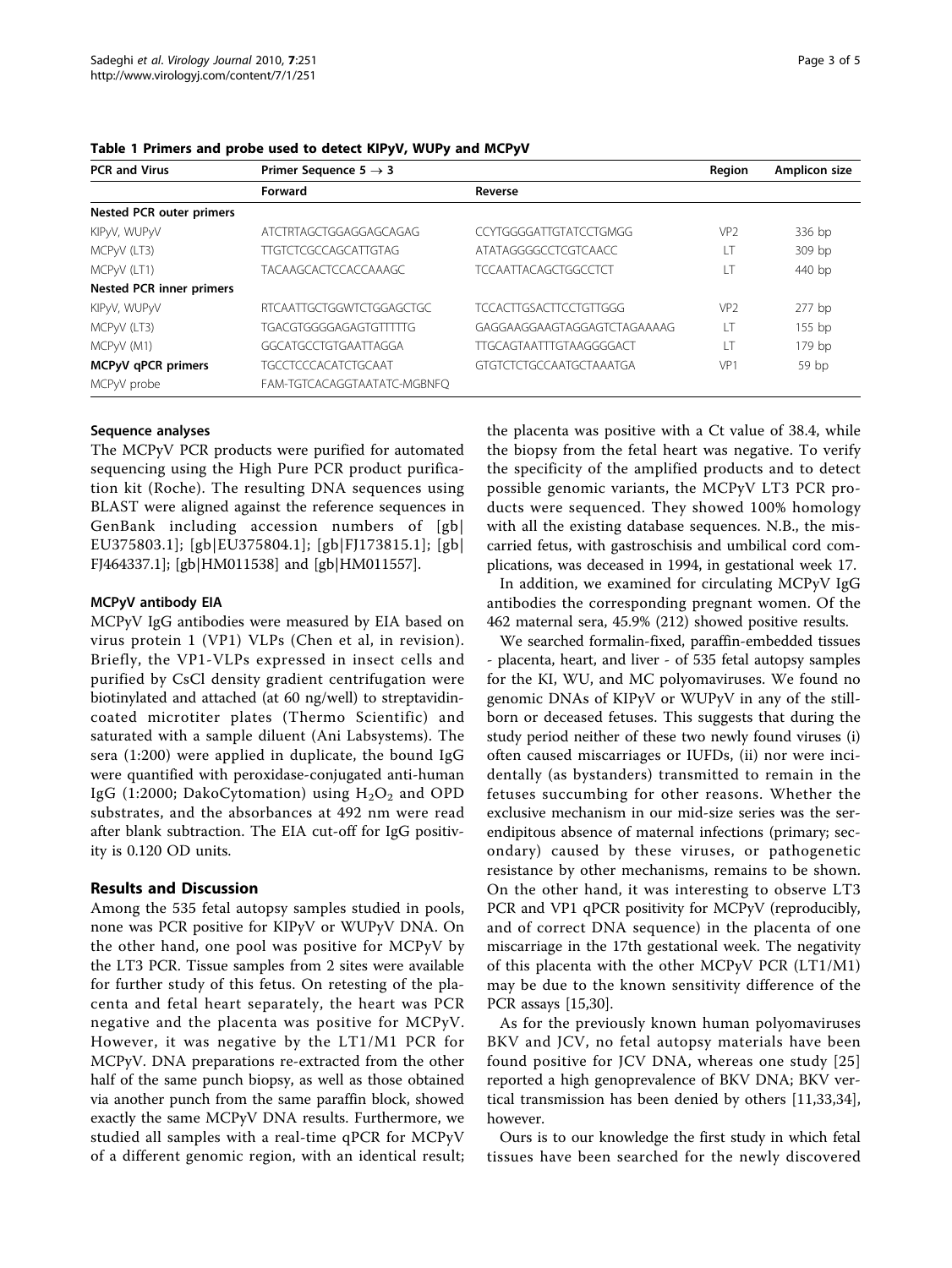<span id="page-3-0"></span>human polyomaviruses. Serology has shown that a high proportion of adults have been exposed to MCPyV, and that the infection can be acquired early in life [20-[24](#page-4-0)]. We detected an IgG seroprevalence for MCPyV of 45.9% among the pregnant women. This value is in line with previous reports and shows that more than half our women were susceptible to MCPyV infection. Tolstov et al. studying serologically 6 children 1 year or younger found no evidence of MCPyV vertical transmission [[24\]](#page-4-0).

# Conclusions

While the three\* emerging polyomaviruses occur frequently in tissues of many different types, and MCPyV also in environmental samples [3,4,13,15,18,[35\]](#page-4-0), our PCR data from 535 pregnancies suggest that none of these viruses are frequently transmitted vertically. Further studies with larger populations may, however, be warranted to determine which role, if any, MCPyV plays in pregnant women and their offspring.

#### Acknowledgements

This study was supported by the Helsinki University Central Hospital Research & Education and Research & Development funds, the Sigrid Jusèlius Foundation, the Medical Society of Finland (FLS), and the Academy of Finland (project code 1122539). M.S. expresses his gratitude to the Ministry of Science, Research and Technology of Iran for a research scholarship as well as to Bu-Ali Sina University, Hamedan for the opportunity to advanced studies. For friendly help with language revision we are much indebted to Carolyn Brimley Norris from language services of Helsinki University.

\*Note added in proof: Since the work described in this paper was completed and submitted for publication, another previously unknown human polyomavirus, TSPyV, was identified by Van der Meijden et al, (PLoS Pathog 2010;6, e1001024), bringing to six the number human polyomaviruses known.

#### Author details

<sup>1</sup>Department of Virology, Haartman Institute, University of Helsinki, BOX 21, FIN-00014, Helsinki, Finland. <sup>2</sup> Centre for Expertise for Health and Work Ability, Finnish Institute of Occupational Health, Topeliuksenkatu 41 a A, FIN-00250, Helsinki, Finland. <sup>3</sup>National Institute for Health and Welfare, P.O. Box 301, FIN-90101, Oulu, Finland. <sup>4</sup>Department of Pathology, Helsinki University Central Hospital Laboratory Division, Haartmaninkatu 3, FIN 00290, Helsinki, Finland. 5 Department of Public Health, University of Helsinki, BOX 21, FIN-00014, Helsinki, Finland. <sup>6</sup>Department of Virology, Helsinki University Central Hospital Laboratory Division, Haartmaninkatu 3, FIN 00290, Helsinki, Finland.

#### Authors' contributions

MS carried out the PCR and serological assays, analyzed the data, and participated in writing. AR and EV organized the clinical materials and carried out the DNA extractions. TC accounted for the serology part. KK participated in the methods design and setup. HMS, RK, and HT collected the specimens and contributed to the data analysis. MSV and KH conceived the study, participated in its design and coordination and accounted for the manuscript writing. All authors read and approved the final manuscript.

#### Competing interests

The authors declare that they have no competing interests.

Received: 17 August 2010 Accepted: 22 September 2010 Published: 22 September 2010

#### References

- 1. Gardner SD, Field AM, Coleman DV, Hulme B: [New human papovavirus \(B.](http://www.ncbi.nlm.nih.gov/pubmed/4104714?dopt=Abstract) [K.\) isolated from urine after renal transplantation.](http://www.ncbi.nlm.nih.gov/pubmed/4104714?dopt=Abstract) Lancet 1971, 1(7712):1253-1257.
- 2. Padgett BL, Walker DL, ZuRhein GM, Eckroade RJ, Dessel BH: [Cultivation of](http://www.ncbi.nlm.nih.gov/pubmed/4104715?dopt=Abstract) [papova-like virus from human brain with progressive multifocal](http://www.ncbi.nlm.nih.gov/pubmed/4104715?dopt=Abstract) [leucoencephalopathy.](http://www.ncbi.nlm.nih.gov/pubmed/4104715?dopt=Abstract) Lancet 1971, 1(7712):1257-1260.
- 3. Allander T, Andreasson K, Gupta S, Bjerkner A, Bogdanovic G, Persson MA, Dalianis T, Ramqvist T, Andersson B: [Identification of a third human](http://www.ncbi.nlm.nih.gov/pubmed/17287263?dopt=Abstract) [polyomavirus.](http://www.ncbi.nlm.nih.gov/pubmed/17287263?dopt=Abstract) J Virol 2007, 81(8):4130-4136.
- 4. Gaynor AM, Nissen MD, Whiley DM, Mackay IM, Lambert SB, Wu G, Brennan DC, Storch GA, Sloots TP, Wang D: [Identification of a novel](http://www.ncbi.nlm.nih.gov/pubmed/17480120?dopt=Abstract) [polyomavirus from patients with acute respiratory tract infections.](http://www.ncbi.nlm.nih.gov/pubmed/17480120?dopt=Abstract) PLoS Pathog 2007, 3(5):e64.
- 5. Feng H, Shuda M, Chang Y, Moore PS: [Clonal integration of a](http://www.ncbi.nlm.nih.gov/pubmed/18202256?dopt=Abstract) [polyomavirus in human Merkel cell carcinoma.](http://www.ncbi.nlm.nih.gov/pubmed/18202256?dopt=Abstract) Science 2008, 319(5866):1096-1100.
- 6. Dalianis T, Ramqvist T, Andreasson K, Kean JM, Garcea RL: [KI, WU and](http://www.ncbi.nlm.nih.gov/pubmed/19416753?dopt=Abstract) [Merkel cell polyomaviruses: a new era for human polyomavirus](http://www.ncbi.nlm.nih.gov/pubmed/19416753?dopt=Abstract) [research.](http://www.ncbi.nlm.nih.gov/pubmed/19416753?dopt=Abstract) Semin Cancer Biol 2009, 19(4):270-275.
- 7. Le BM, Demertzis LM, Wu G, Tibbets RJ, Buller R, Arens MQ, Gaynor AM, Storch GA, Wang D: [Clinical and epidemiologic characterization of WU](http://www.ncbi.nlm.nih.gov/pubmed/18258052?dopt=Abstract) [polyomavirus infection, St. Louis, Missouri.](http://www.ncbi.nlm.nih.gov/pubmed/18258052?dopt=Abstract) Emerg Infect Dis 2007. 13(12):1936-1938.
- 8. Abedi Kiasari B, Vallely PJ, Corless CE, Al-Hammadi M, Klapper PE: [Age](http://www.ncbi.nlm.nih.gov/pubmed/18573691?dopt=Abstract)[related pattern of KI and WU polyomavirus infection.](http://www.ncbi.nlm.nih.gov/pubmed/18573691?dopt=Abstract) J Clin Virol 2008, 43(1):123-125.
- 9. Ren L, Gonzalez R, Xie Z, Zhang J, Liu C, Li J, Li Y, Wang Z, Kong X, Yao Y, Hu Y, Qian S, Geng R, Yang Y, Vernet G, Paranhos-Baccala G, Jin Q, Shen K, Wang J: [WU and KI polyomavirus present in the respiratory tract of](http://www.ncbi.nlm.nih.gov/pubmed/18790667?dopt=Abstract) [children, but not in immunocompetent adults.](http://www.ncbi.nlm.nih.gov/pubmed/18790667?dopt=Abstract) J Clin Virol 2008, 43(3):330-333.
- 10. Wattier RL, Vazquez M, Weibel C, Shapiro ED, Ferguson D, Landry ML, Kahn JS: [Role of human polyomaviruses in respiratory tract disease in](http://www.ncbi.nlm.nih.gov/pubmed/18976566?dopt=Abstract) [young children.](http://www.ncbi.nlm.nih.gov/pubmed/18976566?dopt=Abstract) Emerg Infect Dis 2008, 14(11):1766-1768.
- 11. Coleman DV, Wolfendale MR, Daniel RA, Dhanjal NK, Gardner SD, Gibson PE, Field AM: [A prospective study of human polyomavirus infection in](http://www.ncbi.nlm.nih.gov/pubmed/6249869?dopt=Abstract) [pregnancy.](http://www.ncbi.nlm.nih.gov/pubmed/6249869?dopt=Abstract) J Infect Dis 1980, 142(1):1-8.
- 12. Norja P, Ubillos I, Templeton K, Simmonds P: [No evidence for an](http://www.ncbi.nlm.nih.gov/pubmed/17997354?dopt=Abstract) [association between infections with WU and KI polyomaviruses and](http://www.ncbi.nlm.nih.gov/pubmed/17997354?dopt=Abstract) [respiratory disease.](http://www.ncbi.nlm.nih.gov/pubmed/17997354?dopt=Abstract) J Clin Virol 2007, 40(4):307-311.
- 13. Goh S, Lindau C, Tiveljung-Lindell A, Allander T: [Merkel cell polyomavirus](http://www.ncbi.nlm.nih.gov/pubmed/19239773?dopt=Abstract) [in respiratory tract secretions.](http://www.ncbi.nlm.nih.gov/pubmed/19239773?dopt=Abstract) Emerg Infect Dis 2009, 15(3):489-491.
- 14. Bialasiewicz S, Lambert SB, Whiley DM, Nissen MD, Sloots TP: [Merkel cell](http://www.ncbi.nlm.nih.gov/pubmed/19239774?dopt=Abstract) [polyomavirus DNA in respiratory specimens from children and adults.](http://www.ncbi.nlm.nih.gov/pubmed/19239774?dopt=Abstract) Emerg Infect Dis 2009, 15(3):492-494.
- 15. Kantola K, Sadeghi M, Lahtinen A, Koskenvuo M, Aaltonen LM, Mottonen M, Rahiala J, Saarinen-Pihkala U, Riikonen P, Jartti T, Ruuskanen O, Soderlund-Venermo M, Hedman K: [Merkel cell polyomavirus DNA in tumor-free](http://www.ncbi.nlm.nih.gov/pubmed/19464943?dopt=Abstract) [tonsillar tissues and upper respiratory tract samples: implications for](http://www.ncbi.nlm.nih.gov/pubmed/19464943?dopt=Abstract) [respiratory transmission and latency.](http://www.ncbi.nlm.nih.gov/pubmed/19464943?dopt=Abstract) J Clin Virol 2009, 45(4):292-295.
- 16. Loyo M, Guerrero-Preston R, Brait M, Hoque M, Chuang A, Kim M, Sharma R, Liegeois N, Koch W, Califano J, Westra W, Sidransky D: Quantitative detection of merkel cell virus in human tissues and possible mode of transmission. Int J Cancer 2009
- 17. Wieland U, Mauch C, Kreuter A, Krieg T, Pfister H: [Merkel cell polyomavirus](http://www.ncbi.nlm.nih.gov/pubmed/19788824?dopt=Abstract) [DNA in persons without merkel cell carcinoma.](http://www.ncbi.nlm.nih.gov/pubmed/19788824?dopt=Abstract) Emerg Infect Dis 2009, 15(9):1496-1498.
- 18. Schowalter RM, Pastrana DV, Pumphrey KA, Moyer AL, Buck CB: [Merkel cell](http://www.ncbi.nlm.nih.gov/pubmed/20542254?dopt=Abstract) [polyomavirus and two previously unknown polyomaviruses are](http://www.ncbi.nlm.nih.gov/pubmed/20542254?dopt=Abstract) [chronically shed from human skin.](http://www.ncbi.nlm.nih.gov/pubmed/20542254?dopt=Abstract) Cell Host Microbe 2010, 7(6):509-515.
- 19. Bofill-Mas S, Rodriguez-Manzano J, Calgua B, Carratala A, Girones R: [Newly](http://www.ncbi.nlm.nih.gov/pubmed/20584272?dopt=Abstract) [described human polyomaviruses Merkel cell, KI and WU are present in](http://www.ncbi.nlm.nih.gov/pubmed/20584272?dopt=Abstract) [urban sewage and may represent potential environmental](http://www.ncbi.nlm.nih.gov/pubmed/20584272?dopt=Abstract) [contaminants.](http://www.ncbi.nlm.nih.gov/pubmed/20584272?dopt=Abstract) *Virol* J 2010, 7(1):141.
- 20. Kean JM, Rao S, Wang M, Garcea RL: [Seroepidemiology of human](http://www.ncbi.nlm.nih.gov/pubmed/19325891?dopt=Abstract) [polyomaviruses.](http://www.ncbi.nlm.nih.gov/pubmed/19325891?dopt=Abstract) PLoS Pathog 2009, 5(3):e1000363.
- 21. Nguyen NL, Le BM, Wang D: [Serologic evidence of frequent human](http://www.ncbi.nlm.nih.gov/pubmed/19751580?dopt=Abstract) [infection with WU and KI polyomaviruses.](http://www.ncbi.nlm.nih.gov/pubmed/19751580?dopt=Abstract) Emerg Infect Dis 2009, 15(8):1199-1205.